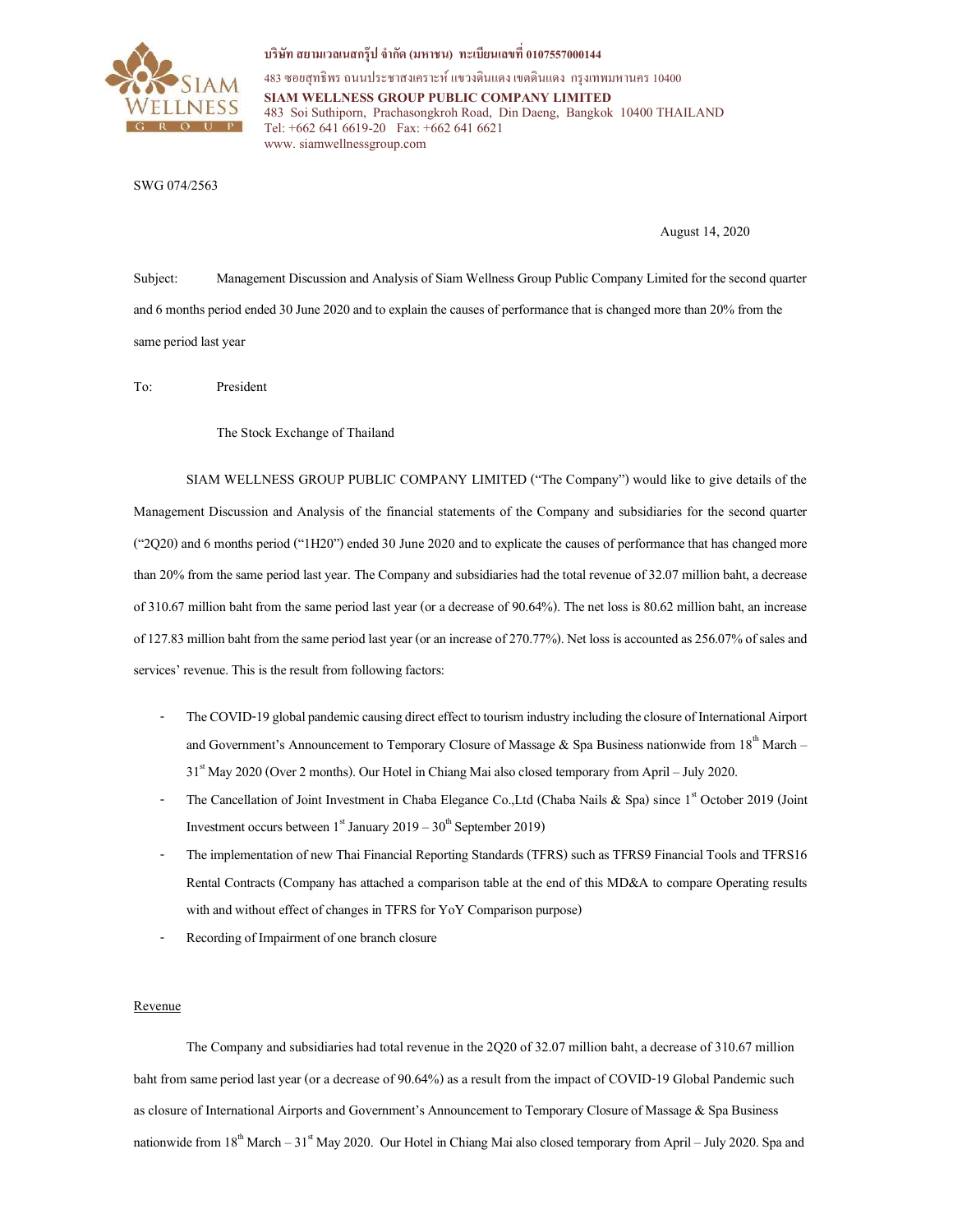Hotel Business resumed business in June and July respectively, however Company decided to open only a proportion of its branches appropriate to the Situation. As of  $30<sup>th</sup>$  June 2020, Company opened 35 branches in Bangkok and Upcountry (from total of 59 domestic branches and 5 overseas branches).

In 2Q20, the Sales of Spa Product have increased as a result of the launch of Company's New Products "Let's Relax Lifestyle (LRL)" and "Dr. Spiller" through their online sales Channel despite Temporary Closure of Spa Branches.

The Cancellation of Joint Investment in Chaba Elegance Co.,Ltd (Chaba Nails & Spa) has caused a drop in Revenue of 4% compared to the Same period last year.

The implementation of the two new Thai Financial Reporting Standards in this quarter reporting such as TFRS9 Financial Tools and TFRS16 Rental Contracts resulted in additional interest income of 0.85 million baht (no effect to Main Revenue - See enclosed table for more details)

### Cost of Sales and Services

In the 2Q20, the Company and subsidiaries had the cost of sales and services of 81.63 million baht, accounting for to 259.27% of sales and services' revenue. This is a decrease of 158.06 million baht from the same quarter of the previous year (or a decrease of 65.94%). The decrease is caused by the declining Revenue, thus variable costs such as Labor, Raw materials drop. During the temporary closure, Company has implemented Cost Reduction Management Measures quite efficiently such as Negotiation of Rental, Employee Payroll and Other Expenses.

The implementation of the two new Thai Financial Reporting Standards in this quarter reporting resulted in additional Cost of Sales and Services of 3.5 million baht as TFRS16 Rental Contracts - The Depreciation of the Right of Use of Assets is less than the rent according to the previous TFRS, however the adjustment of the discount from the Rental Contracts cause additional cost of 3 million baht and TFRS 9 Financial Tools cause additional cost of 0.5 million baht from Rental Deposits (See enclosed table for more details)

#### Selling and Administrative Expenses

 In the 2Q20, the Company and subsidiaries had the selling and administrative expenses of 26.53 million baht, accounted to 84.26% of the revenue from sales and services. This is a decrease of 19.00 million baht from the same period last year (or a decrease of 41.73%). This is a result from Employee Payroll Management and Reduction in Directors' Compensation. Also, Company has recorded Impairment of one branch closure total 6 million baht.

 The implementation of the two new Thai Financial Reporting Standards in this quarter reporting resulted in lower Selling and Administrative Expenses of 0.68 million baht and increase in Interest Expenses of 3.1 million baht (See enclosed table for more details)